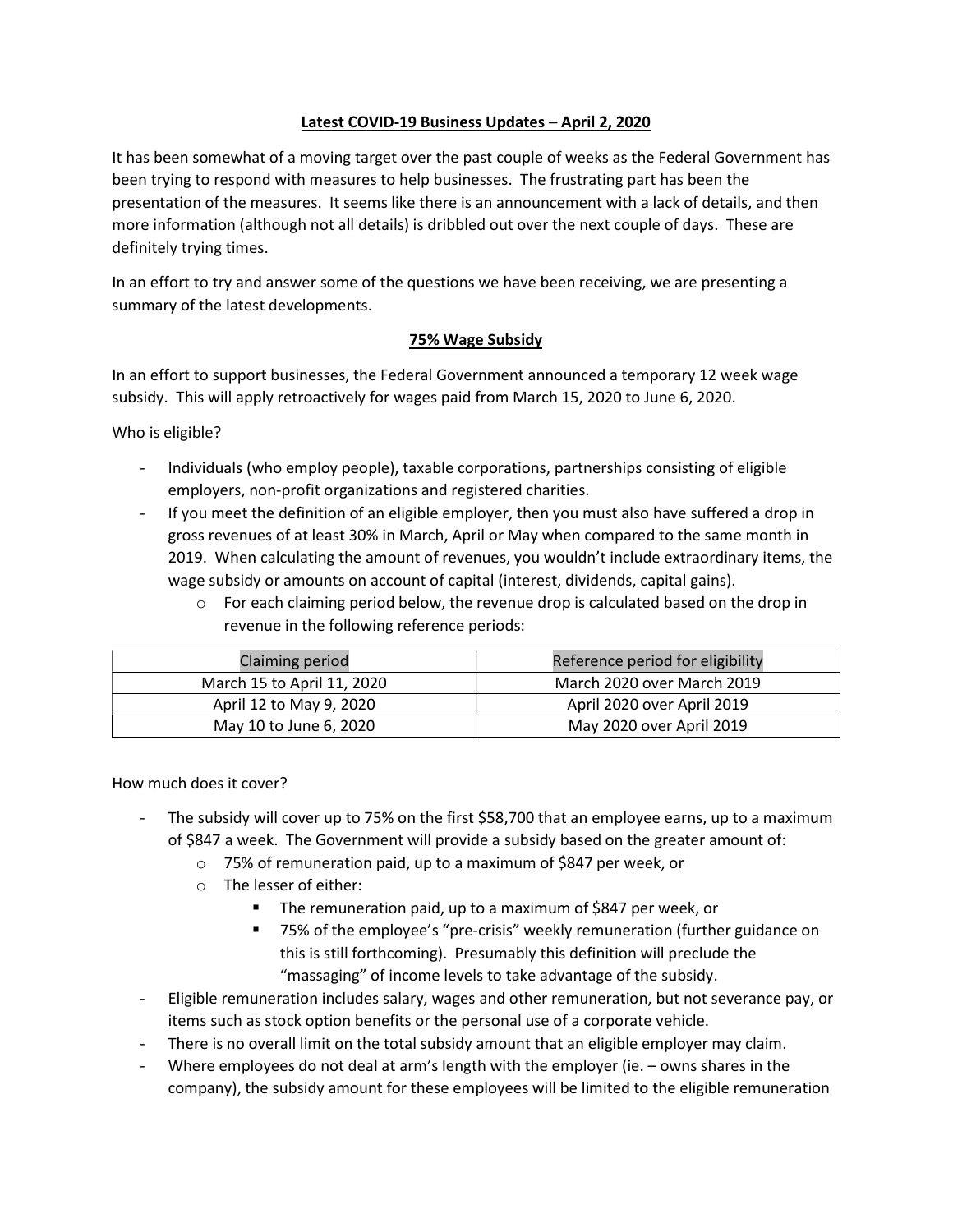paid up to a maximum of \$847 per week or 75% of the employee's pre-crisis weekly remuneration.

- The subsidy also cannot be claimed for remuneration paid to an employee in a week that falls within a 4-week period for which the employee is eligible for the Canadian Emergency Response Benefit (\$2,000 per month).

### How will it work?

- The Government announced that it will be 3 to 6 weeks before a portal will be available for businesses to apply for this subsidy. It appears that an eligible employer will have to attest to the fact that its revenues have declined by 30% and apply each month. It's possible that you may have one month where you qualify and another month where you don't.
- The wage subsidy will either be mailed or paid through direct deposit.
- The Government has stated that more details will follow and this legislation will need to be passed in parliament.

# Other considerations?

- We would recommend that eligible employers sign up to a Canada Revenue Agency (CRA) online portal (My Business Account), if you haven't done so thus far as this appears will be the best method to apply once it is available.
- Similarly, if you haven't set up for direct deposit with CRA, you may wish to do so to expedite receipt of payment.
- It doesn't appear at this time that employers taking advantage of the subsidy will have to pay the remaining 25% of the wage amount if they are unable to, but are expected to at least make best efforts to top up salaries to 100% of the maximum wages covered.
- If you don't qualify for the 75% wage subsidy, you could still be eligible for the 10% subsidy previously announced (details below).
- If you do qualify for both the 10% subsidy and 75% subsidy, the amount of the 10% subsidy received would reduce the amount of the 75% subsidy that you could receive.
- The Government also stated that employers who do not use the subsidy as intended would face "severe and stiff" penalties, including repaying the subsidy amounts.

# 10% Business Wage Subsidy

Small employers may be eligible for a temporary wage subsidy to help prevent lay-offs. This subsidy, which will be available for three months, will be equal to 10% of remuneration paid during that period, up to a maximum subsidy of \$1,375 per employee and \$25,000 per employer.

Which employers are eligible?

- Individuals (who have employees), businesses eligible for the small business deduction, partnerships, non-profit organizations and registered charities
- You must have an existing business number and payroll account with CRA on March 18, 2020